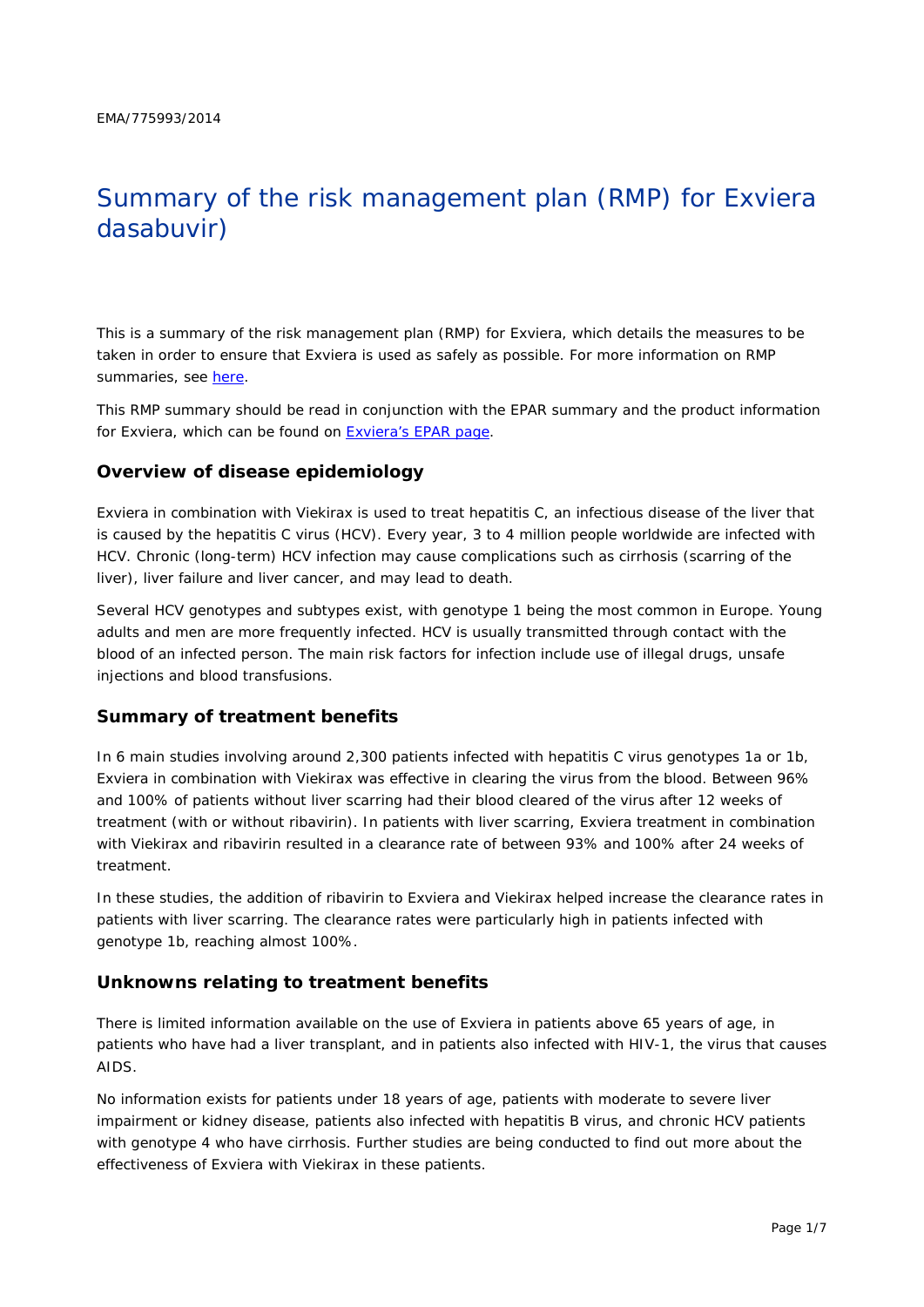No information is available on the use of Exviera with Viekirax in combination with HCV medicines other than ribavirin, or use of Exviera with Viekirax in patients whose previous treatment with another direct-acting HCV medicine (such as boceprevir, telaprevir, sofosbuvir, or simeprevir) had failed.

There are no data on use of Exviera with Viekirax in pregnant or breastfeeding women.

### **Summary of safety concerns**

#### *Important identified risks*

| <b>Risk</b>                                                                                                                             | What is known                                                                                                                                                                                                                                                                                                                                                                                                                                                                                                                                                                                                                                        | Preventability                                                                                                                                                                                                          |  |
|-----------------------------------------------------------------------------------------------------------------------------------------|------------------------------------------------------------------------------------------------------------------------------------------------------------------------------------------------------------------------------------------------------------------------------------------------------------------------------------------------------------------------------------------------------------------------------------------------------------------------------------------------------------------------------------------------------------------------------------------------------------------------------------------------------|-------------------------------------------------------------------------------------------------------------------------------------------------------------------------------------------------------------------------|--|
| Interactions with<br>medicines that<br>have the<br>potential to<br>affect the<br>effectiveness or<br>safety of Exviera<br>with Viekirax | Certain medicines affect the levels of<br>Exviera in the blood by altering the<br>action of enzymes (proteins) called<br>CYP3A4 and CYP2C8 that are<br>responsible for breaking down Exviera<br>in the body.<br>Medicines such as carbamazepine,<br>phenytoin, phenobarbital, efavirenz,<br>rifampicin, and St. John's wort that are<br>moderate or strong activators of<br>CYP3A4 or CYP2C8 may reduce blood<br>levels of Exviera and may reduce its<br>antiviral action.<br>Medicines such as gemfibrozil that are<br>strong inhibitors of CYP2C8 have been<br>shown to increase blood levels of<br>Exviera and may cause serious side<br>effects. | Patients should tell their doctor about all<br>the medicines they are taking. Some<br>medicines that are affected by CYP3A or<br>that affect either CYP3A4 or CYP2C8<br>must not be taken with Exviera and<br>Viekirax. |  |
|                                                                                                                                         | Medicines such as ergotamine,<br>lovastatin, and salmeterol that are also<br>broken down by CYP3A4 may in turn<br>have their blood levels increased by<br>Viekirax that is administered in<br>combination with Exviera and may<br>cause serious side effects.                                                                                                                                                                                                                                                                                                                                                                                        |                                                                                                                                                                                                                         |  |
|                                                                                                                                         | Medicines that are strong inhibitors of<br>CYP3A4 like ketoconazole may increase<br>blood levels of paritaprevir, one of the<br>active substances of Viekirax that is<br>administered in combination with<br>Exviera.                                                                                                                                                                                                                                                                                                                                                                                                                                |                                                                                                                                                                                                                         |  |
| Hepatotoxicity<br>(liver damage) in<br>patients who are<br>also taking<br>medicines that                                                | Exviera with Viekirax can increase<br>blood levels of aminotransferase, a<br>liver enzyme. This increase in blood<br>levels could signal liver damage and<br>happens in about 1 out of every 100                                                                                                                                                                                                                                                                                                                                                                                                                                                     | Exviera with Viekirax should not be used<br>by women using medicines which contain<br>ethinylestradiol (most oral<br>contraceptives or hormonal vaginal<br>rings). The doctor should advise on                          |  |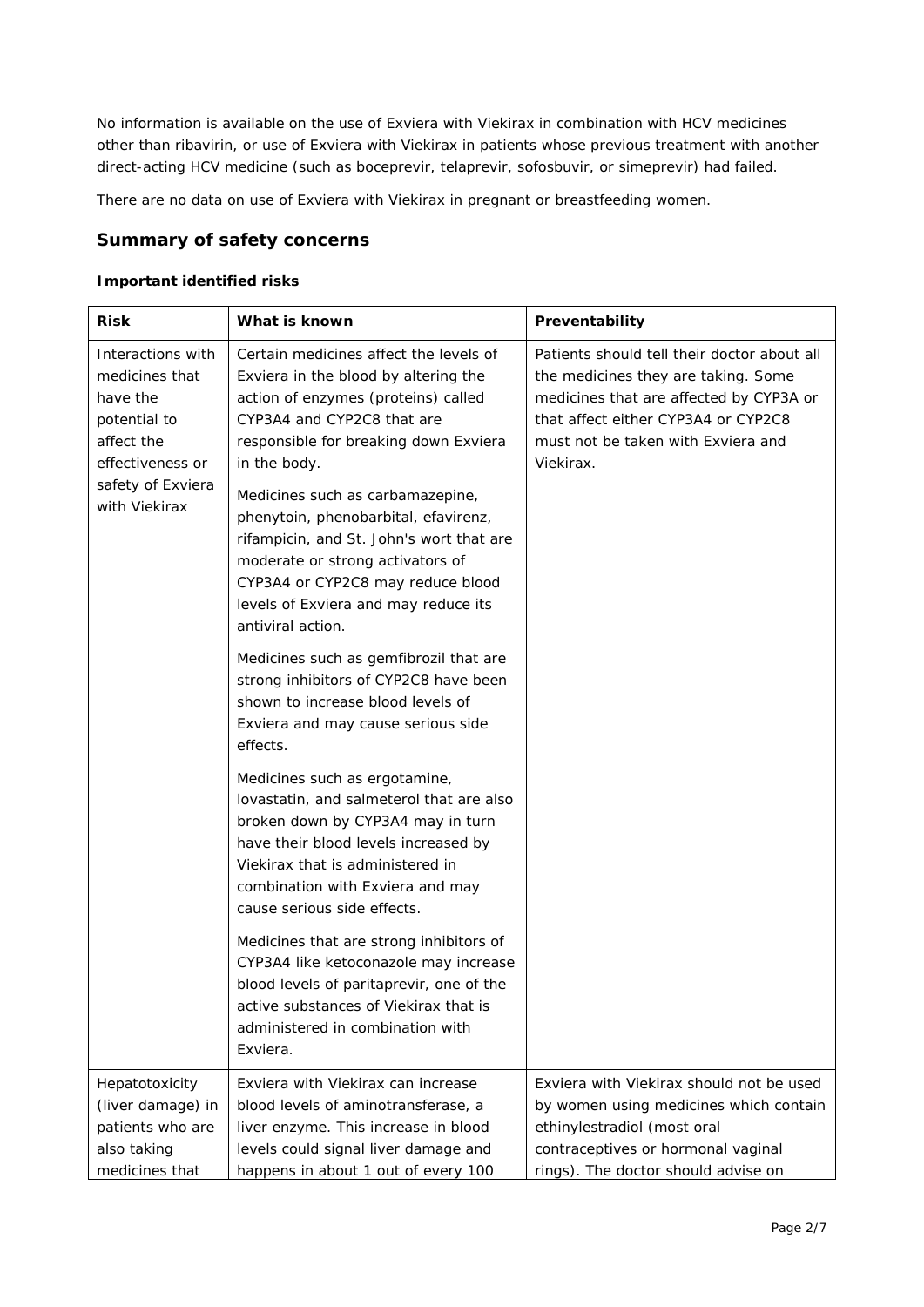| <b>Risk</b>                  | What is known                                                                                                                                                                                                                    | Preventability                                                           |
|------------------------------|----------------------------------------------------------------------------------------------------------------------------------------------------------------------------------------------------------------------------------|--------------------------------------------------------------------------|
| contain ethinyl<br>estradiol | people who take Exviera with Viekirax.<br>This increase can happen soon after<br>starting treatment and normally<br>improves without stopping treatment.<br>Patients usually have no symptoms.<br>In patients who take medicines | alternative methods of contraception for<br>women using these medicines. |
|                              | containing ethinylestradiol (such as oral<br>contraceptives) together with Exviera<br>with Viekirax, alanine aminotransferase<br>increases to a greater extent than in<br>patients who were not taking these<br>medicines.       |                                                                          |

#### *Important potential risks*

| <b>Risk</b>                                                                                                          | What is known                                                                                                                                                                                                                                                                                                                                                                                                                                                                                                                                                                                                                                                          |
|----------------------------------------------------------------------------------------------------------------------|------------------------------------------------------------------------------------------------------------------------------------------------------------------------------------------------------------------------------------------------------------------------------------------------------------------------------------------------------------------------------------------------------------------------------------------------------------------------------------------------------------------------------------------------------------------------------------------------------------------------------------------------------------------------|
| Interactions with<br>medicines that have<br>the potential to be<br>affected by Exviera<br>with Viekira               | Using Exviera with Viekirax with certain other medicines has been shown to<br>influence the amount of the other medicines in the blood (including<br>antiretrovirals or immunosuppressant medications) and therefore might affect<br>the effectiveness of these medicines.<br>The doses of these medicines may need to be adjusted, and/or close follow-up<br>of the patient may be necessary. Patients should tell their doctor about all the<br>medicines they are taking.                                                                                                                                                                                           |
| Hepatotoxicity (liver<br>damage) in patients<br>who are not taking<br>medicines that<br>contain ethinyl<br>estradiol | Exviera with Viekirax can increase levels of serum ALT in blood tests related to<br>the liver. This happens in about 1 out of every 100 people who take Exviera<br>with Viekirax. This increase can happen soon after starting treatment and<br>normally improves without stopping treatment. Patients usually have no<br>symptoms<br>Although increases in blood levels of alanine aminotransferase were mostly<br>seen in patients taking Exviera with Viekirax with ethinylestradiol, increases in<br>levels of the enzyme can potentially occur in patients who are not taking<br>ethinylestradiol.<br>Studies are ongoing to evaluate the risk of liver toxicity. |
| Use in patients for<br>whom Exviera with<br>Viekirax is not<br>approved ('off-label<br>use').                        | Exviera (with Viekirax) is not approved for use in children under 18 years of<br>age or in patients with HCV genotypes other than type 1 or type 4; nor is the<br>Exviera-Viekirax combination approved for use in combination with other HCV<br>medicines besides ribavirin.<br>Clinical trial data are not available in these populations, so the risks of using<br>Exviera with Viekirax in these populations are unknown. Risks may include the<br>treatment not working, the virus becoming resistant to treatment, or patients<br>having unexpected side effects.                                                                                                |
| Incorrect use of                                                                                                     | Exviera with Viekirax should be taken as recommended to ensure that it works                                                                                                                                                                                                                                                                                                                                                                                                                                                                                                                                                                                           |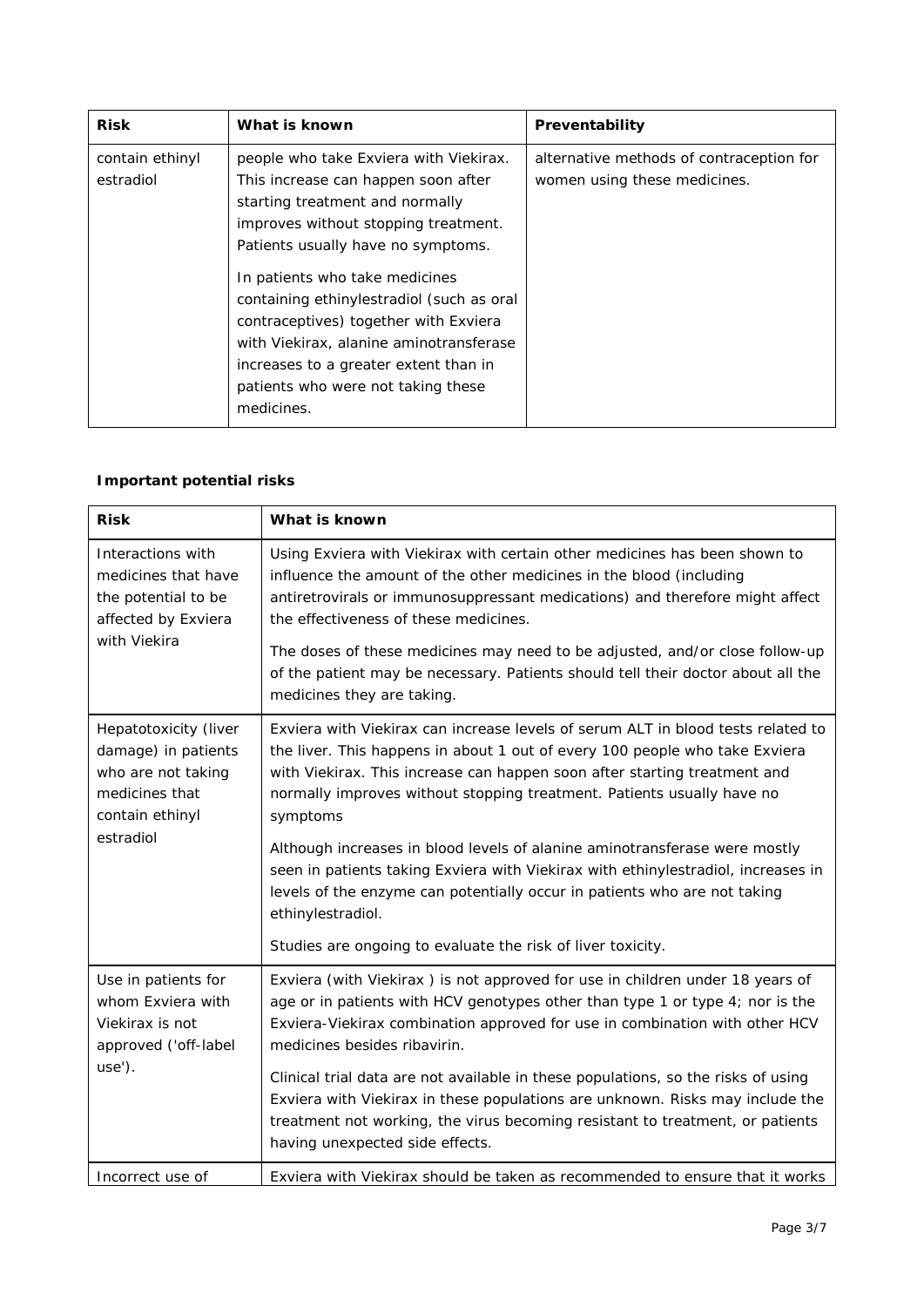| <b>Risk</b>                                                                                | What is known                                                                                                                                                                                                |
|--------------------------------------------------------------------------------------------|--------------------------------------------------------------------------------------------------------------------------------------------------------------------------------------------------------------|
| Viekirax                                                                                   | properly and to reduce the risk of side effects.                                                                                                                                                             |
| Development of drug<br>resistance (when the<br>virus becomes<br>resistant to<br>treatment) | Studies are ongoing to evaluate the length of the response after treatment or<br>the development of drug resistance. Relapses have occurred at a low rate in<br>patients treated with Exviera with Viekirax. |

#### *Missing information*

| <b>Risk</b>                                                                                                                  | What is known                                                                                                                                                                                                        |
|------------------------------------------------------------------------------------------------------------------------------|----------------------------------------------------------------------------------------------------------------------------------------------------------------------------------------------------------------------|
| Using Exviera with<br>Viekirax in patients<br>with advanced liver<br>damage                                                  | The safety and efficacy of Exviera with Viekirax in patients with advanced liver<br>damage have not been established. A study in this population is planned                                                          |
| Using Exviera with<br>Viekirax in patients<br>with advanced kidney<br>impairment                                             | The safety and efficacy of Exviera with Viekirax in patients with advanced<br>kidney impairment have not been established. A study in this population is<br>planned                                                  |
| Using Exviera with<br>Viekirax in patients<br>who are also infected<br>with HIV-1                                            | The safety and efficacy of Exviera with Viekirax in patients who are also<br>infected with HIV-1 have not been established. A study in this population is<br>ongoing. A registry study is planned.                   |
| Using Exviera with<br>Viekirax in patients<br>who have had a liver<br>transplant or who are<br>also infected with<br>$HIV-1$ | The safety and efficacy of Viekirax in patients who have had a liver transplant<br>have not been established. A study in this population is ongoing. A registry<br>study is planned.                                 |
| Using Exviera with<br>Viekirax in pregnancy                                                                                  | The combination of Exviera with Viekirax has not been studied in women<br>during pregnancy                                                                                                                           |
| Using Exviera with<br>Viekirax in patients<br>also infected with<br>hepatitis B virus                                        | There are no data in patients also infected with hepatitis B virus. A registry<br>study is planned.                                                                                                                  |
| Using Exviera with<br>Viekirax in patients<br>over 65 years of age                                                           | Clinical trials included over 200 patients who were 65 years of age or older. No<br>safety issues were observed in these patients compared to those below 65<br>years of age. A registry study is planned.           |
| Using Exviera with<br>Viekirax to re-treat<br>patients who were not<br>cured by oral<br>interferon-free                      | The safety and efficacy of Exviera with Viekirax in patients who were<br>previously treated with direct antiviral agents is limited. Several studies are<br>ongoing or under development to provide more information |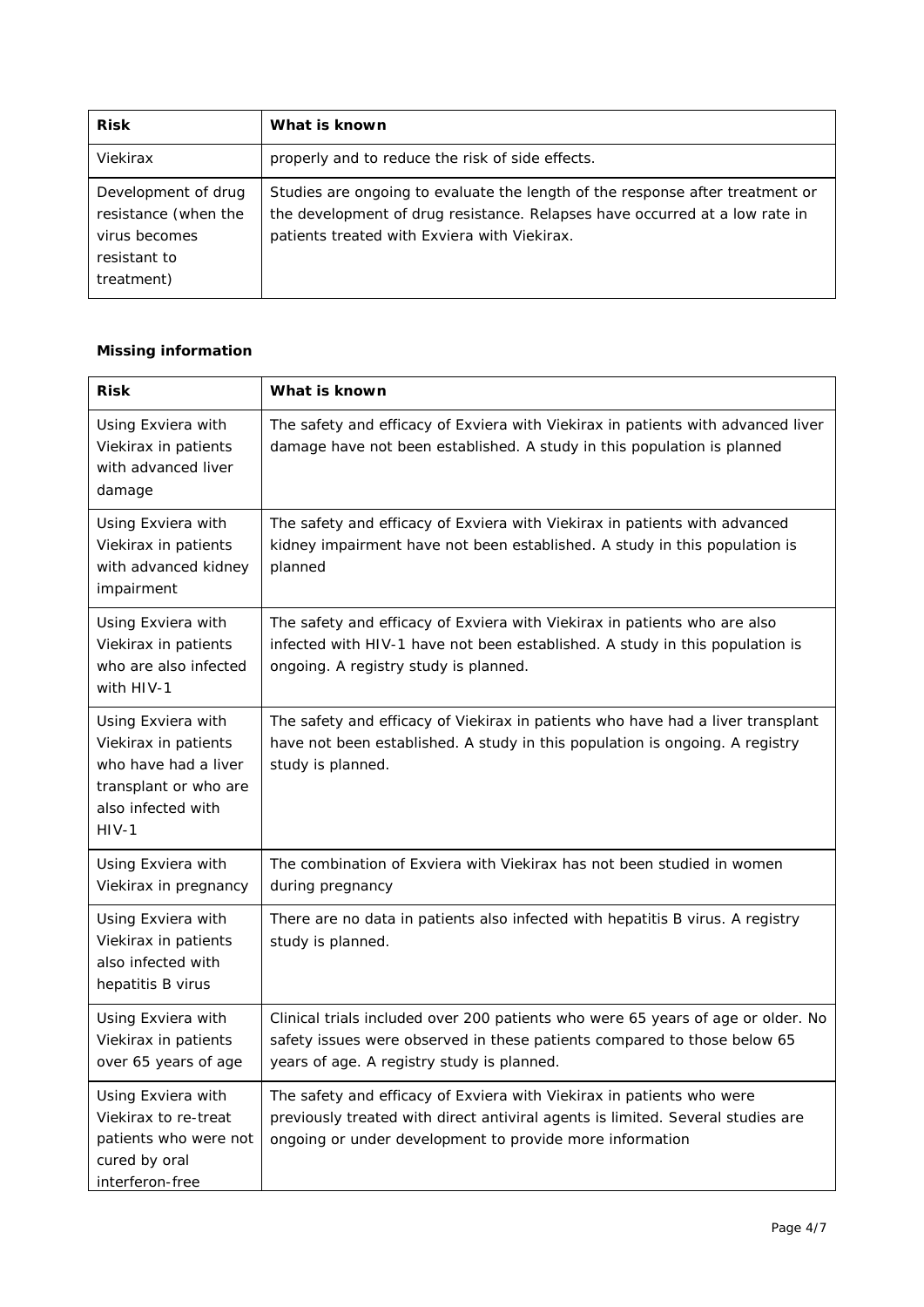| <b>Risk</b> | What is known |
|-------------|---------------|
| treatments. |               |

#### **Summary of risk minimisation measures by safety concern**

All medicines have a summary of product characteristics (SmPC) which provides physicians, pharmacists and other healthcare professionals with details on how to use the medicine, and also describes the risks and recommendations for minimising them. Information for patients is available in lay language in the package leaflet. The measures listed in these documents are known as 'routine risk minimisation measures'.

The SmPC and the package leaflet are part of the medicine's product information. The product information for Exviera can be found on [Exviera's EPAR page.](http://www.ema.europa.eu/ema/index.jsp?curl=/pages/medicines/human/medicines/003837/human_med_001833.jsp)

This medicine has no additional risk minimisation measures.

#### **Planned post-authorisation development plan**

| Study/activity<br>(including study<br>number)                                               | <b>Objectives</b>                                                                     | <b>Safety concerns</b><br>/efficacy issue<br>addressed                                                                                                                      | <b>Status</b>                                                                              | <b>Planned date for</b><br>submission of<br>(interim and)<br>final results |
|---------------------------------------------------------------------------------------------|---------------------------------------------------------------------------------------|-----------------------------------------------------------------------------------------------------------------------------------------------------------------------------|--------------------------------------------------------------------------------------------|----------------------------------------------------------------------------|
| <b>Study M13-774</b><br>(Interventional<br>study)                                           | Assess safety and<br>efficacy in<br>treatment-naive<br>genotype 1<br>subjects         | Potential risk of<br>hepatotoxicity                                                                                                                                         | Started                                                                                    | <b>July 2016</b>                                                           |
| <b>Study M13-862</b>                                                                        | Assess safety and<br>efficacy<br>treatment-<br>experienced<br>genotype 1<br>subjects  | Potential risk of<br>hepatotoxicity                                                                                                                                         | Started                                                                                    | <b>July 2016</b>                                                           |
| Longitudinal<br>cohort safety<br>study in TARGET<br>registry<br>(an observational<br>study) | Evaluate ALT<br>(alanine<br>aminotransferase)<br>elevations in real<br>world settings | Potential risks of:<br>hepatotoxicity,<br>off-label use,<br>safety in post liver<br>transplant<br>patients, HIV-1<br>co-infection, HBV<br>co-infection,<br>elderly patients | Planned;<br>Protocol under<br>development and<br>planned for<br>submission Jan<br>31, 2015 | To be determined                                                           |
| <b>Study M14-222</b>                                                                        | To evaluate the<br>effect of response<br>to treatment on                              | Potential risk of<br>hepatotoxicity                                                                                                                                         | Started                                                                                    | 2021<br>Yearly updates                                                     |

#### *List of studies in post-authorisation development plan*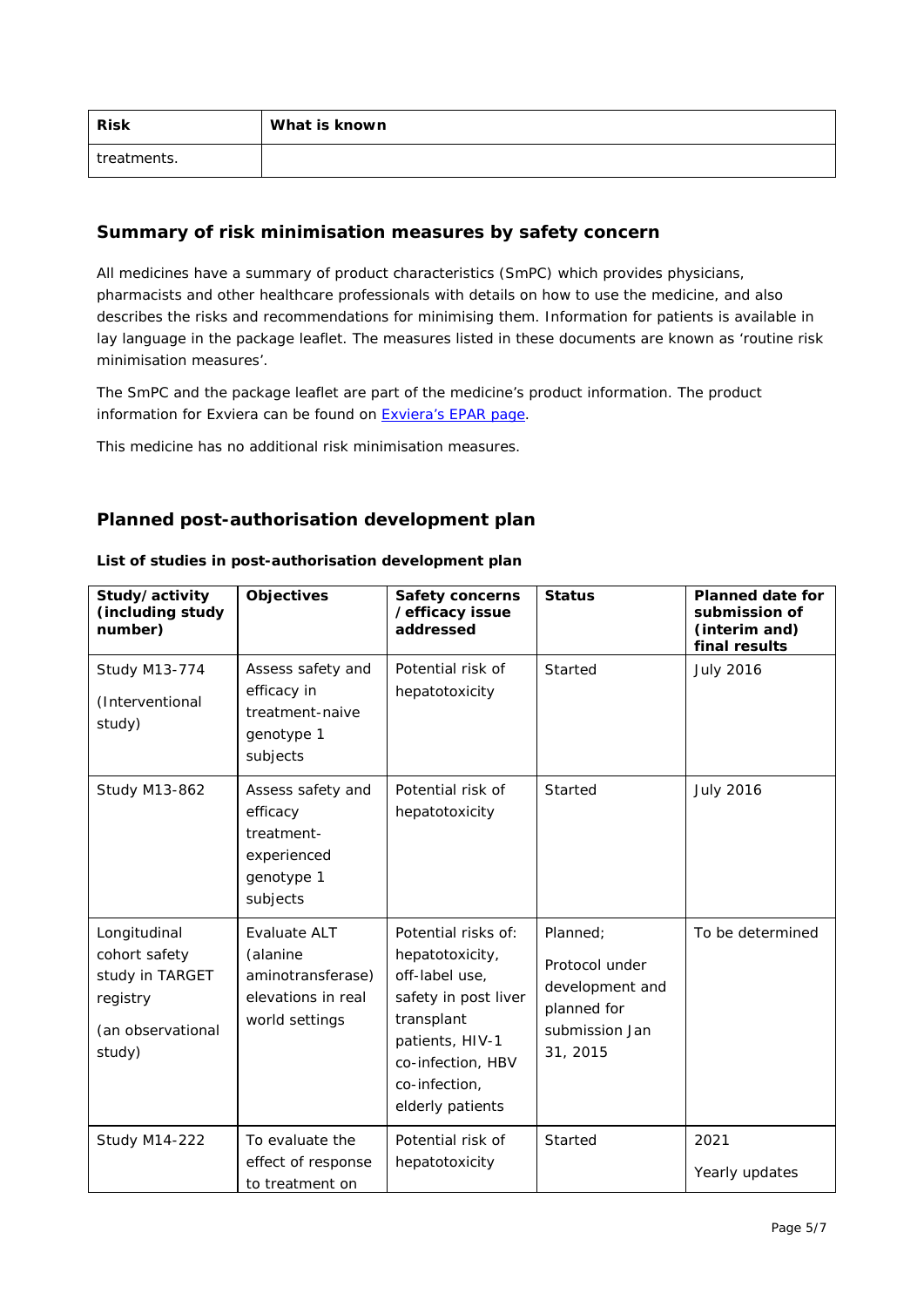| Study/activity<br>(including study<br>number)    | <b>Objectives</b>                                                                                                          | <b>Safety concerns</b><br>/efficacy issue<br>addressed                                | <b>Status</b> | <b>Planned date for</b><br>submission of<br>(interim and)<br>final results |
|--------------------------------------------------|----------------------------------------------------------------------------------------------------------------------------|---------------------------------------------------------------------------------------|---------------|----------------------------------------------------------------------------|
|                                                  | the long-term<br>progression of<br>liver disease                                                                           | Potential risk of<br>resistance<br>development                                        |               | provided in PSURs                                                          |
| <b>Study M14-423</b>                             | To evaluate the<br>effect of response<br>to treatment on<br>the long-term<br>progression of<br>liver disease               | Potential risk of<br>hepatotoxicity<br>Potential risk of<br>resistance<br>development | Started       | 2021<br>Yearly updates<br>provided in PSURs                                |
| <b>Study M14-227</b>                             | Evaluate safety<br>and efficacy in<br>subjects with<br>hepatic<br>impairment                                               | Missing<br>information in<br>patients with<br>hepatic<br>impairment                   | Planned       | March 2017                                                                 |
| <b>Study M14-226</b>                             | Evaluate safety<br>and efficacy in<br>subjects with<br>renal impairment                                                    | Missing<br>information in<br>patients with renal<br>impairment                        | Planned       | March 2017                                                                 |
| <b>Study M12-999</b>                             | Evaluate safety in<br>liver transplant<br>patients                                                                         | Missing<br>information in<br>post liver<br>transplant patients                        | Ongoing       | To be determined                                                           |
| <b>Study M14-004</b>                             | Evaluate safety in<br>patients<br>coinfected with<br>$HIV-1$                                                               | Missing<br>information in<br>patients co-<br>infected with HIV-<br>1                  | Ongoing       | To be determined                                                           |
| <b>Study M13-102</b><br>(Observational<br>study) | Evaluate<br>resistance<br>development in<br>subjects with<br>virologic failure to<br>an AbbVie DAA <sup>1</sup><br>regimen | Potential risk of<br>resistance<br>development                                        | Started       | October 2017                                                               |
| <b>Study M14-224</b>                             | Evaluate safety<br>and efficacy of<br>$3-DAA +$<br>sofosbuvir in                                                           | Missing<br>information in<br>patients who have<br>failed prior DAA                    | Planned       | To be determined                                                           |

<span id="page-5-0"></span> $1$  Direct-acting antiviral agent

 $\overline{a}$